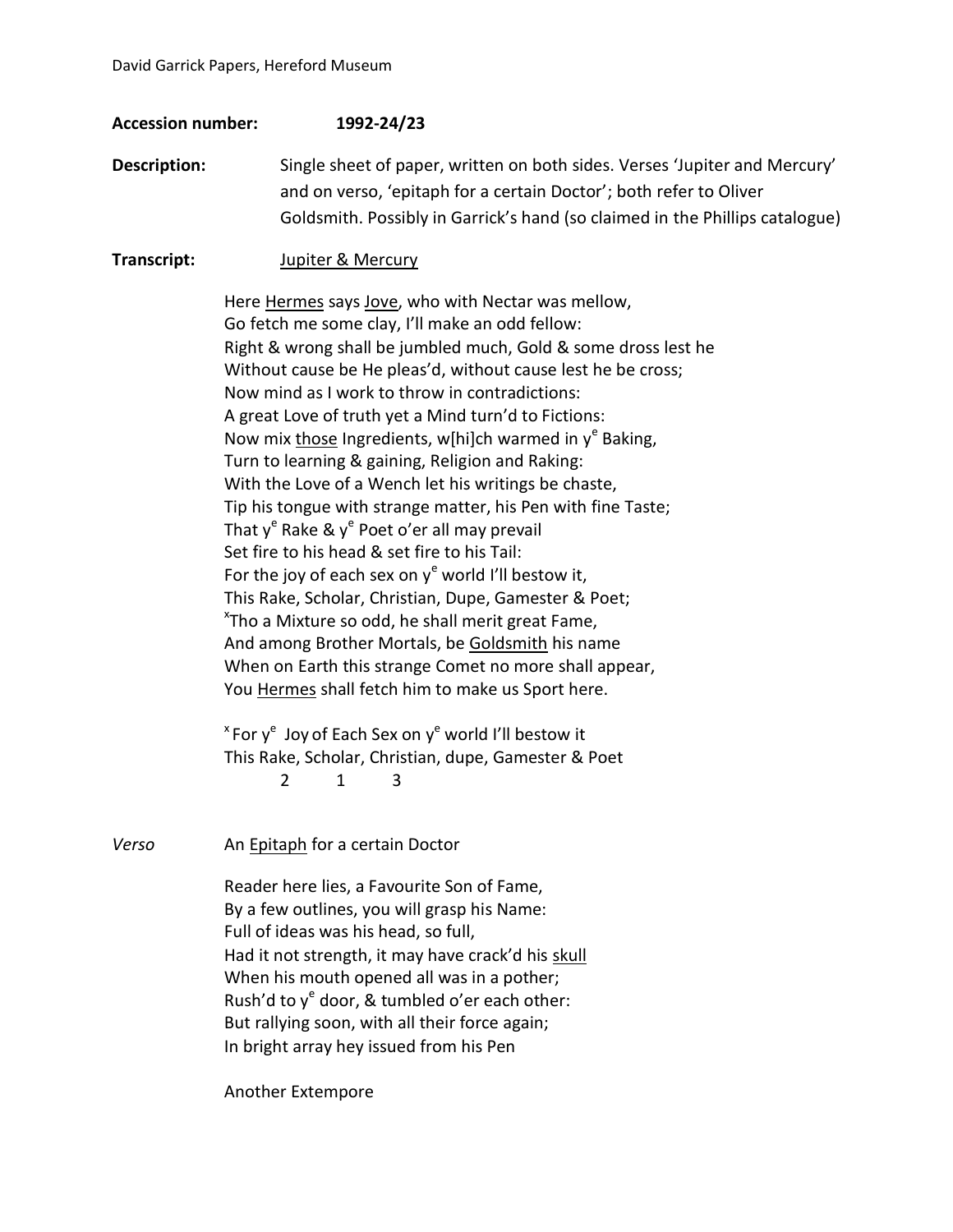Here lies Nolly Goldsmith, for shortness call'd Noll; Who wrote like an Angel, but talked like poor Poll.

[Written sideways across the sheet]

Upon the Characteristical cookery of  $D<sup>r</sup>$  G

Are these the choice Dishes  $y^e$  Doctor has sent by? Is this the great Poet, whose works so content us? This Goldsmiths fine feast, who has written fine books – Heav'n sends us good Meat, but y<sup>e</sup> Devil sends Cooks

## **Note:**

Aileen Osborn, 'The Literary Material in the Hereford Garrick Papers', M. Phil thesis, University of Birmingham, 1999, 225-32.

**Jupiter & Mercury,** (Osborn 225-6). Other versions: Folger, autograph Y.d. 120; New York Public library, transcript hand of William Barnard, Dean of Derry; Kearsley, II, 532.

**An epitaph for a certain Doctor:** (Osborn, 227). Other versions: Forster, II, 410; no ms.

**Another extempore**: (Osborn, 228). Other versions: New York Public Library, autograph. 'Headnote: The following distick was written by M<sup>r</sup> G/upon a challenge of D<sup>r</sup> Goldsmth/which could write the other's Epitaph/the soonest. Postscript: N.B. goldsmith could not, or would not write upon g/Extempore, but produc'd some time after his Epitaphs/now printed call'd Retaliation'.

**Upon the characteristical Cookery of Dr G:** (Osborn, 229). Other versions: New York Public Library, transcript hand of William Bernard, Dean of Derry; Kearsley, II, 532.

Osborn, 231-2, gives the background to these pieces at some length. 'Sometime in late 1773 or early 1774, at a meeting of the Literary club in St. James's Coffee House, the company began to write each other's epitaphs, beginning with Goldsmith's. Always an odd character and a butt of humour on account of his "country, dialect and person" (Forster, p. 404), Goldsmith had been particularly strange of late. The reasons for this, ill-health and financial difficulties, were not understood by his friends who constantly made fun at his expense. Garrick produced the "Nolly Goldsmith" distich extempore and several other members produced versions of their own. Reynolds drew a caricature. Goldsmith was unable to reply immediately but, at the next meeting, he read to his reply, *Retaliation*, containing satirical sketches of his attackers.' (Osborn here gives the section on Garrick Here lies David Garrick, describe me, who can/an abridgement of all that was pleasant in man...). Goldsmith died shortly afterwards leaving *Retaliation*